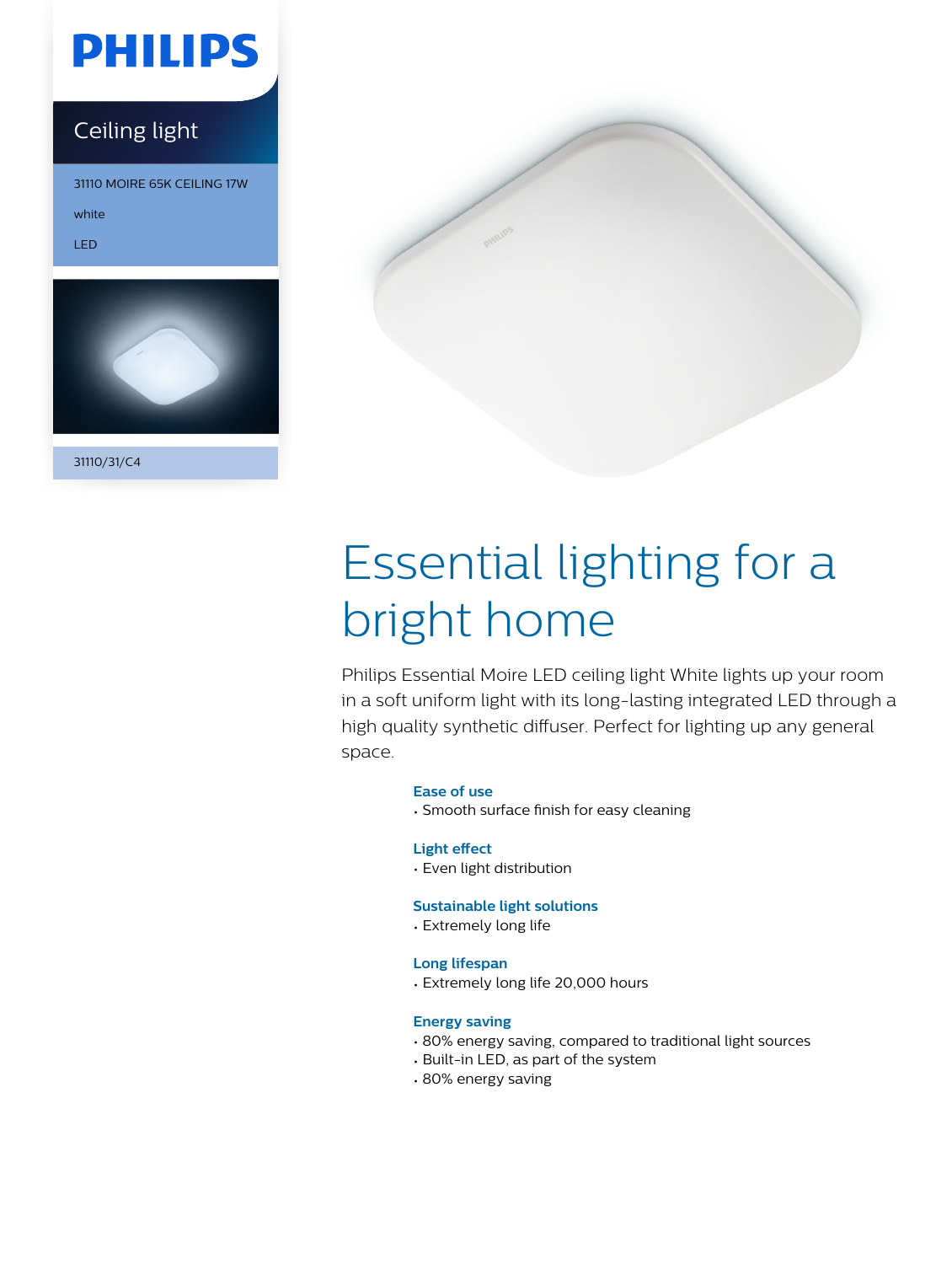### 31110/31/C4

## **Highlights**

#### **Easy to maintain**



**Even light distribution**



#### **Extremely long life**



Extreme long-life with reliable performance. Philips SmartSpot lighting fixtures are based on high power LED lights that last up to 20.000 Hours, while providing their best light output.

#### **Extremely long life**



A light source you can trust. Philips LED lights offer an extremely long-life of at least 20,000 hours (which equals 20 years on basis of an average use of 3 hours / day with an amount of at least of 13,000 on/off switching cycles). It feels so comfortable to think that you won't have to worry about maintenance or lamp replacement while having the perfect light ambiance in your home.

#### **80% energy saving**



Save up to 80% energy compared to your standard bulb. It pays for itself and saves you money year after year. So reduce your energy bill and start saving Now.

#### **Integrated LED light source**



A light source you can trust. With integrated LED light source, you won't have to worry about maintenance or lamp replacement while having the perfect light ambiance in your home.

#### **80% energy saving**



Up to 80% energy saving compared to standard incandescent light sources.

## **Specifications**

#### **Design and finishing**

- Color: white
- Material: plastic

#### **Extra feature/accessory incl.**

- Adjustable spot head: No
- Dimmable with remote control: No
- LED integrated: Yes
- Remote control included: No
- Centerpiece: No